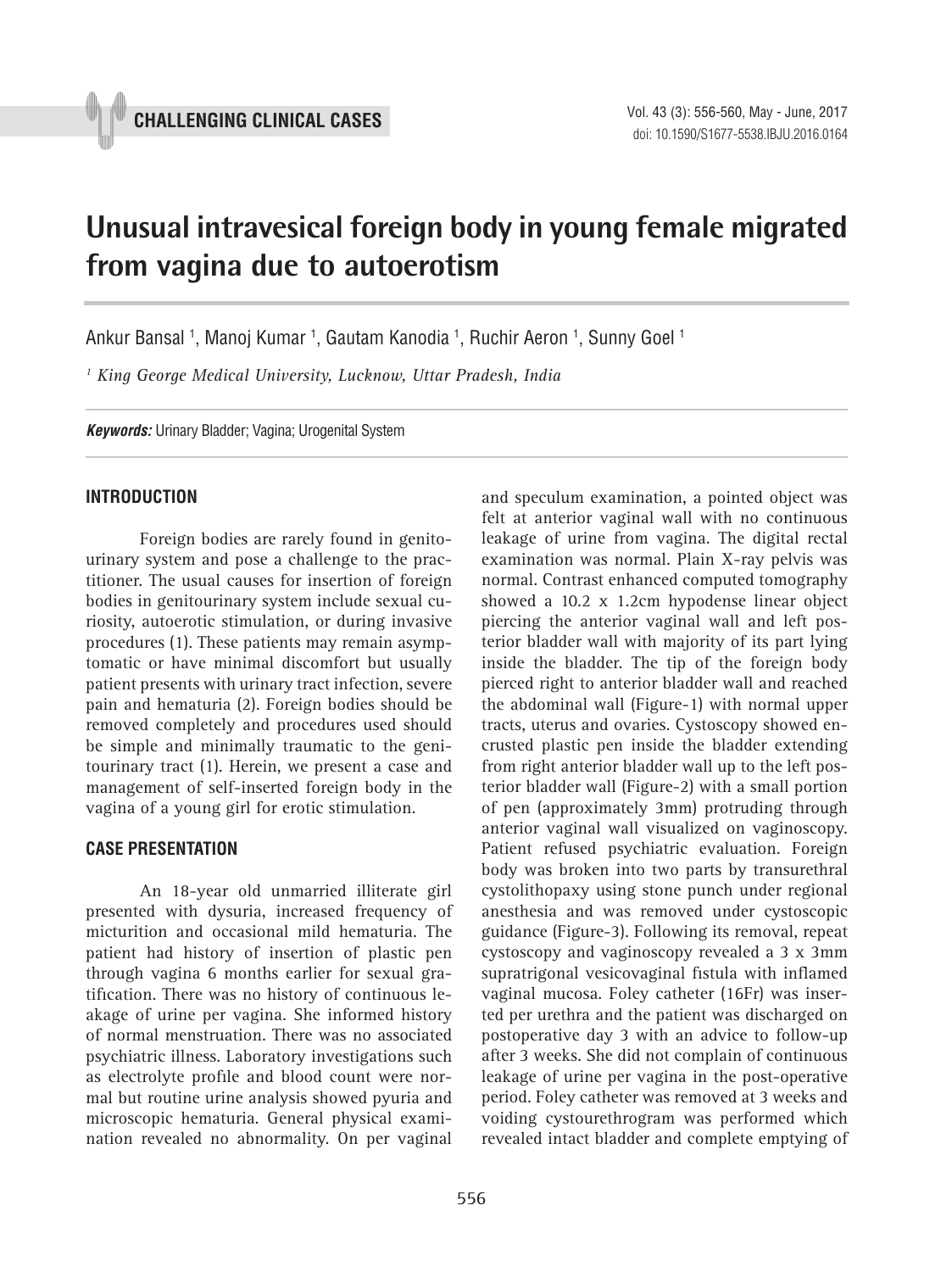**Figure 1 - Computed tomography scan [axial section (A-C) and coronal section (D-F)] showing hypodense linear foreign body (10.2 x 1.2cm) piercing the anterior vaginal wall and left posterior bladder wall with majority of its part lying inside the bladder. The tip of foreign body pierced right to anterior bladder wall and reached the abdominal wall.**



bladder in post void film with no dye in vagina (Figure-4). The patient was fully continent with no urine leakage per vagina. Patient was doing well at 6 months follow-up.

**Figure 2 - Cystoscopy showed encrusted plastic pen inside the bladder extending from right anterior bladder wall up to left posterior bladder wall.**



#### **DISCUSSION**

Various intravesical foreign bodies reported include surgical gauze, pieces of Foley balloon catheter, intrauterine device, metal wire, carrot, lead pencil, ball pen, needle, household batteries, screw, pessaries and broken parts of endoscopic instruments etc. (3, 4). Multiple routes of entry of intravesical foreign bodies include self-insertion, iatrogenic, migration from adjacent organs, via urethra or traumatic route. Psychological circumstances which leads to self-insertion of such foreign bodies includes mental illness, sexual curiosity and borderline personality disorder (5). In our case, the reason of self-insertion was erotic stimulation and the route of insertion was traumatic migration from adjacent organ (vagina). Although the route of insertion mentioned and pointed out by the patient was vagina and not urethra, but as the patient was illiterate, it may not be accurate. Foreign bodies from adjacent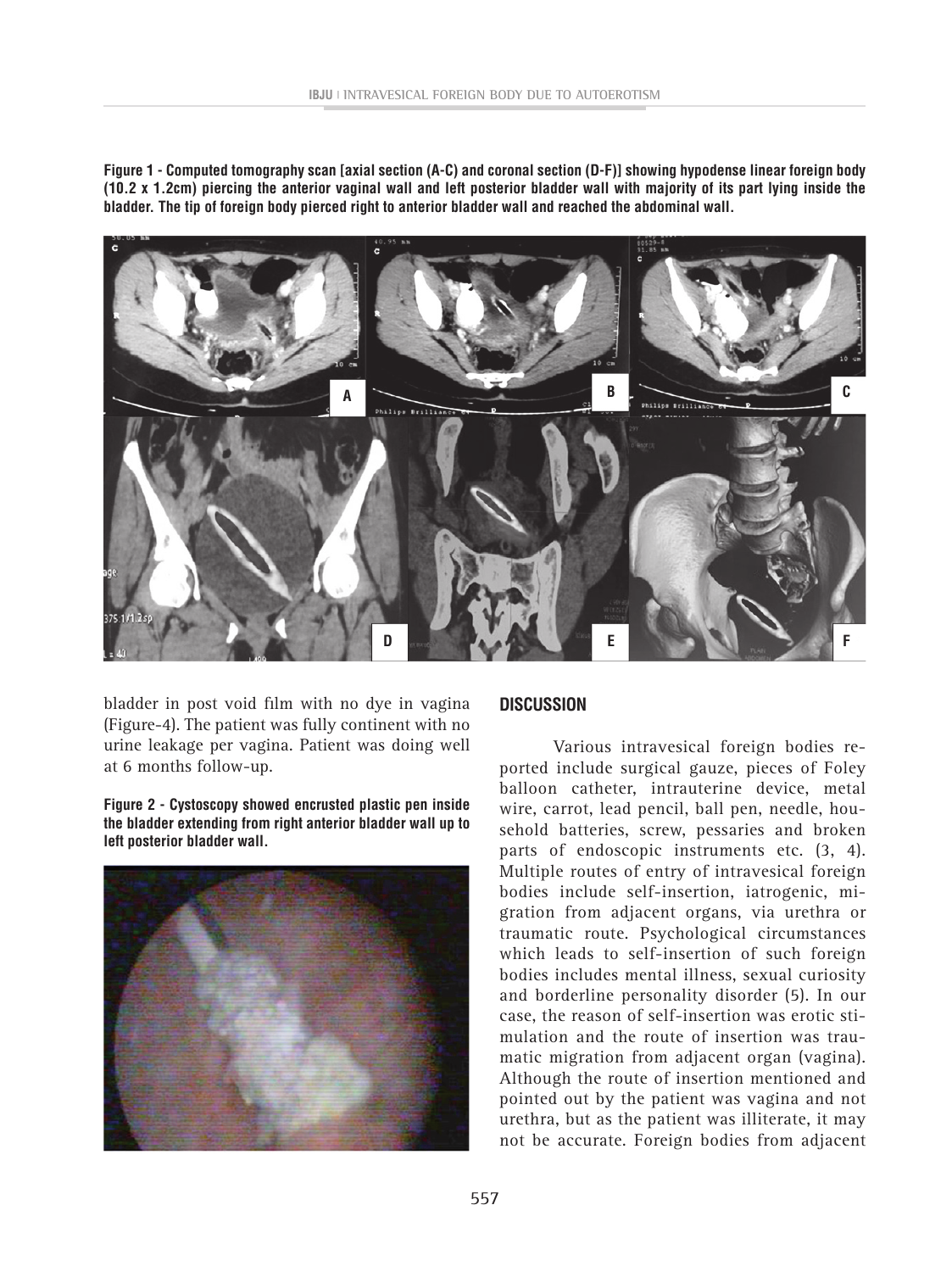**Figure 3 (A-C) - Foreign body (encrusted pen) was broken into two parts by transurethral cystolithopaxy using stone punch and was removed under cystoscopic guidance.**



**Figure 4 - Voiding cystourethrogram revealed intact bladder and complete emptying of bladder in post void film with no dye in vagina.**

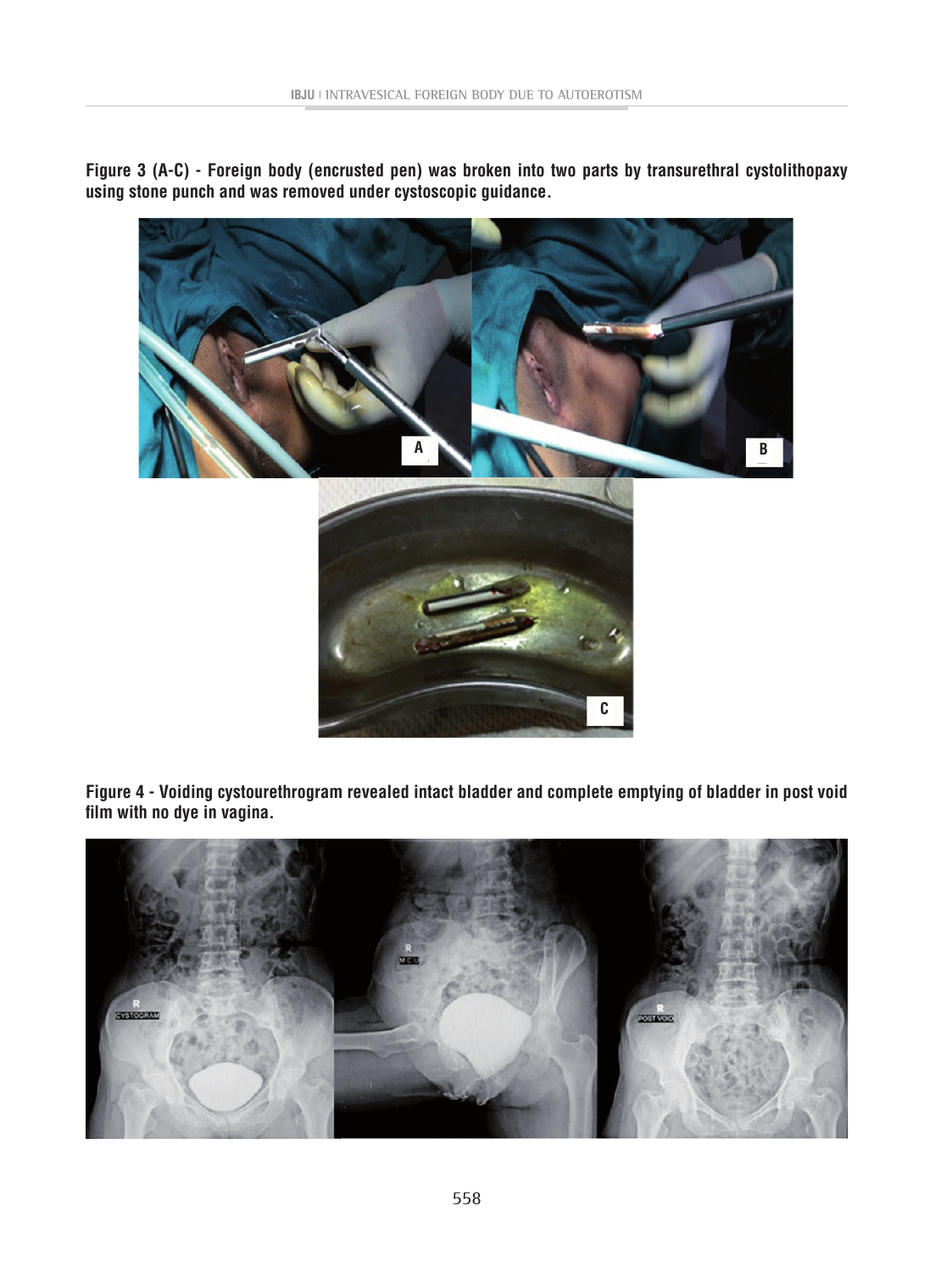viscera such as gastrointestinal tract and female genitourinary tract migrating traumatically into urinary bladder are extremely rare. In a study done by Rafique et al. (3), 5 such cases of foreign bodies migrating into bladder from genitourinary tract (intrauterine copper device in 4 females) and gastrointestinal tract (3-inch copper wire being swallowed by young boy) were reported. Our case was very interesting and is probably the first case report in which the pen inserted in vagina for sexual gratification almost completely migrated into bladder.

Usually patient remains asymptomatic or may present with symptoms related to irritation of the lower urinary tract such as frequency, dysuria, microscopic or gross haematuria, lower abdominal pain, urethral discharge, strangury and acute urinary retention (2, 3). During sexual history or urogenital examination if the patient becomes anxious, high suspicion for self-insertion of foreign bodies should always be kept in mind (3).

Radiologic evaluation helps in determining the exact size, location and number of the foreign bodies (1). Confirmation can easily be done in cases of radiopaque foreign bodies with plain kidney urinary bladder (KUB) radiograph and for radiolucent foreign bodies with ultrasound and computed tomography (CT) (6). However, urethrocystoscopy remains the most accurate method for diagnosis of intravesical foreign bodies.

Nowadays, endoscopic procedures are preferred treatment modalities as they minimize the lower urinary tract injuries. However, open procedures like suprapubic cystostomy are still recommended in few cases to reduce the risk of urethral and bladder injury (1). As female bladder can be easily accessed via urethra, foreign bodies can safely be removed endoscopically (4). Due to high incidence of psychiatric disease, dementia and mental retardation in these patients, routine psychiatric evaluation is recommended (7). Although it is not universally accepted, this will prevent further incidence of insertion of foreign bodies in genitourinary tract.

Urogenital fistula can be a complication of foreign body insertion in genitourinary tract. Management of urogenital fistulas depends on size and location of the defect. Spontaneous healing can occur with bladder drainage alone if the fistula size is small. Davits et al. (8) reported a series of four patients in whom fistula developed after vaginal and abdominal hysterectomy, and treated successfully with prolonged bladder drainage (19-54 days). Spontaneous closure of the fistula is unlikely if healing does not occur within 4 weeks (9).

Conclusion: In young patients presenting with chronic lower urinary tract symptoms, foreign bodies should always be kept in mind as a differential diagnosis. Detailed history and clinical examination can detect the presence of a foreign body, however imaging modalities like X-ray pelvis, CT whole abdomen and endoscopy (cystoscopy/vaginoscopy) may be required. With advancement in endoscopic techniques, majority of cases can be treated successfully with minimally invasive techniques. Small vesicovaginal fistulas are likely to heal spontaneously with prolonged catheterization.

### **CONFLICT OF INTEREST**

None declared.

### **REFERENCES**

- 1. Johnin K, Kushima M, Koizumi S, Okada Y. Percutaneous transvesical retrieval of foreign bodies penetrating the urethra. J Urol. 1999;161:915-6.
- 2. van Ophoven A, deKernion JB. Clinical management of foreign bodies of the genitourinary tract. J Urol. 2000;164:274-87.
- 3. Rafique M. Intravesical foreign bodies: review and current management strategies. Urol J. 2008;5:223-31.
- 4. Kochakarn W, Pummanagura W. Foreign bodies in the female urinary bladder: 20-year experience in Ramathibodi Hospital. Asian J Surg. 2008;31:130-3.
- 5. Rahman NU, Elliott SP, McAninch JW. Self-inflicted male urethral foreign body insertion: endoscopic management and complications. BJU Int. 2004;94:1051-3.
- 6. Trehan RK, Haroon A, Memon S, Turner D. Successful removal of a telefone cable, a foreign body through the urethra into the bladder: a case report. J Med Case Rep. 2007;1:153.